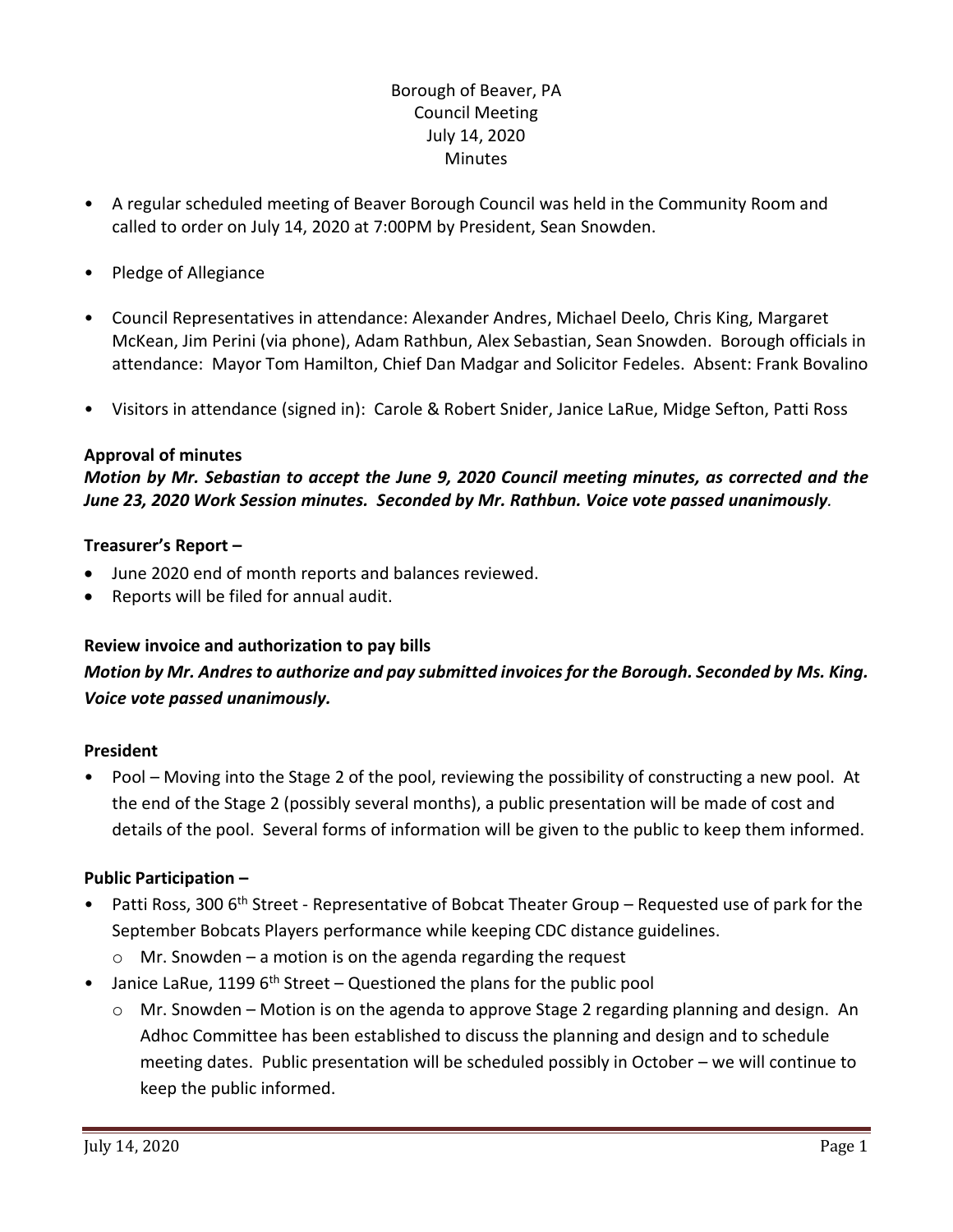- Robert Snider, 1175  $7<sup>th</sup>$  Street Is a ballot referendum required for the pool? Will pool parking be taken into consideration?
	- $\circ$  Solicitor Fedeles The referendum is not required. In order for it to be on the ballot, it would need to be turned into the Election Borough by September.
	- o Mr. Madgar Yes, parking revision will be part of the pool design.

# **Reports – Commissions / Authorities**

## **Council of Governments (COG) –** Reported by Mr. Andres

- June 25, 2020 Agenda/meeting minutes included in council packet
- COVID Relief Grant to Beaver County municipalities, small businesses and charitable organizations to recoup lost income. However if any money is received by any other federal agency they would not be eligible for the relief package. County is putting together a procedure packet on how to apply and distribute the money. Money needs to be distributed by the end of the year.

## **Civil Service Commission - No report**

## **Zoning Hearing Board (ZHB) –** Reported by Mr. Snowden

 Two hearings were held on July 13, 2020 – both requests were approved for in-ground swimming pools

## **Planning Commission –**

May 18, 2020 meeting minutes and June 15, 2020 draft meeting minutes enclosed in council packet

## **Tree Commission –** No report

 Highway Department working with Ms. Lonnett Roman regarding the damaged trees in our parks due to the recent storms. Some tree's will be pruned and/or removed.

### **Code Enforcement Officer Report –** Reported by Mr. Sprecker

June 2020 report enclosed in council packet.

## **Historic Architectural Review Board (HARB) –**

- June 30, 2020 meeting minutes enclosed in council packet.
- *Motion by Mr. Deelo, I move that Beaver Borough Council approve the Certificate of Appropriateness (COA) to demolish 488 Rear Buffalo Street as recommended by HARB in the June 30, 2020 meeting minutes. Seconded by Ms. McKean. Voice vote passed unanimously*

### **Municipal Authority –**

- Reviewed the June 17, 2020 meeting minutes enclosed in council packet.
- Sewage Treatment Plant Capital expenditure improvement is planned in the future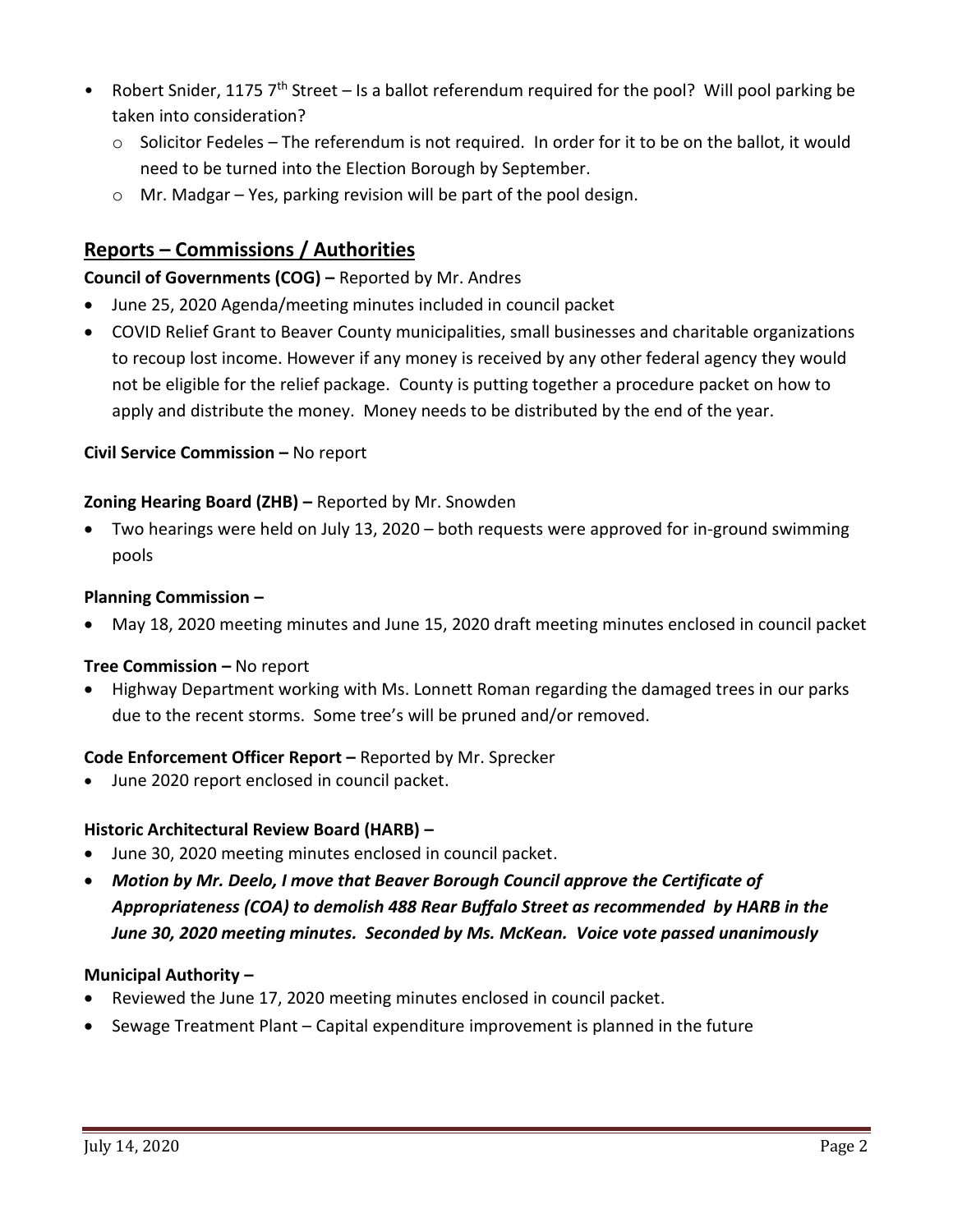## **Reports**

# **Manager's/Police Report –** Reported by Chief Madgar

- Met with RSSC Architecture regarding Borough Building renovation ideas will keep council updated
- Fire Department Emergency expenditure for air-conditioner and furnace: \$18,000. Furnace was red-tagged in 2019.
- Cleared out some trees around the water lot area. Should consider putting a fence around the spring house.
- Sidewalks replaced and widened in McIntosh Park
- Several tree boxes still need to be installed in the Business District
- Non-uniform contract May be able to get a one year extension without any negotiations
- Staffing: Officer Stahl Injury. Pending evaluation, may be off the schedule for 30 days if not longer. Another full-time officer - Quarantine due to a family member being in contact with someone testing positive for COVID-19.
- Civil Service Eligibility List expires at the end of August. A presentation will be held at the next Work Session recommending to hire two additional police officers.
- Recycling Bins Submitted a grant for additional bins, should know by the end of September if grant was awarded.
- Misting area Opened with the help of the Highway Department, Municipal Authority and Fire Department all working together.
- Rental Registration update
- **•** Borough Building still closed to the public due to CDC social distancing guidelines.
	- o *Motion by Mr. Andres, I move that Beaver Borough Council direct the Borough Manager and Solicitor to establish a policy for the Highway Department and the Municipal Authority regarding COVID-19 related time off. Policy to be effective through December 31, 2020. Seconded by Mr. Rathbun. Voice vote passed unanimously.*
- Home for sale on the corner of Wayne & Corporation Street attached to our property for possible future growth of the borough.
	- o *Motion by Mr. Sebastian, I move that Beaver Borough Council authorize the Borough Manager to explore the purchase of the home at 471 Corporation Street for discussion purposes only. Seconded by Mr. Rathbun. Voice vote passed unanimously.*

**President's Report –** Reported by Mr. Snowden

 Full-time police officers – He will reach out to other municipalities to discuss any issues with hiring. The number of applicants are dwindling.

**Mayor Hamilton – No report** 

**Fire Department** – No report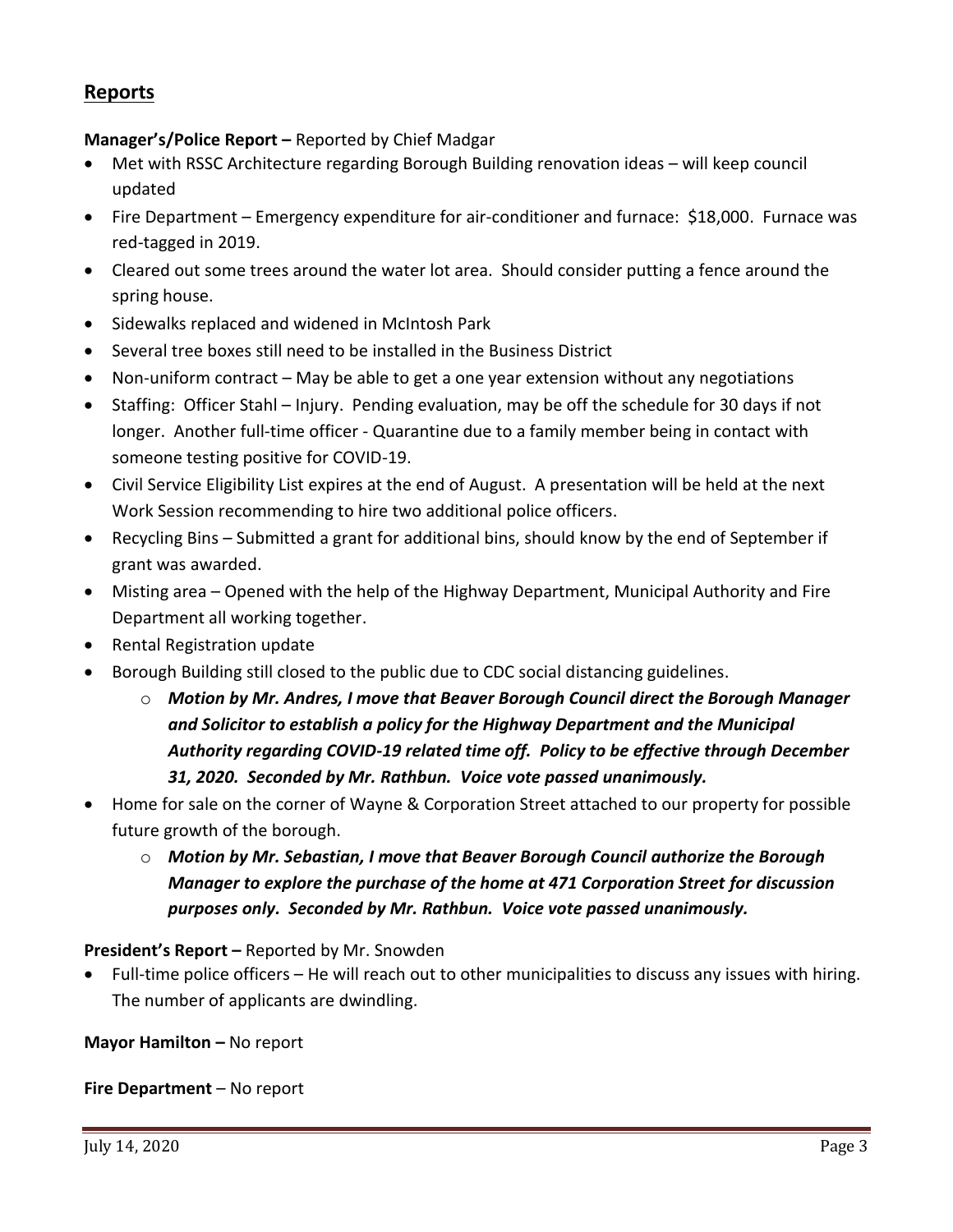### **Emergency Management Coordinator –** No report

## **Borough Engineer and Borough Municipal Authority Engineer –**

- July 14, 2020 Borough Engineer monthly report and mid-May 2020 through June 16, 2020 Borough Municipal Authority Engineer monthly report enclosed in council packet.
- Mr. Madgar Our Engineer is working with Columbia Gas regarding paving of 4<sup>th</sup> Street update.

## **Solicitor Report –**

 Vacancy Tax discussed at the last meeting – Generally used when people are not selling or renting vacant homes in hopes of market improving to make a higher profit. His opinion this is not an issue in Beaver Borough.

## **Motions**

## **Motion – Environmental Planning & Design – Approval Stage 2 at Shaw Park**

*Motion by Mr. Rathbun, I move that Beaver Borough Council approve the attached Stage 2 portion of the Environmental Planning & Design, Beaver Borough Shaw Park Enhancement Plan Fee Estimate, dated June 19, 2020. Cost of Stage 2: \$45,500. Seconded by Mr. Deelo. Voice vote passed unanimously.*

## **Motion – Purchase police vehicle**

*Motion by Mr. Sebastian, I move that Beaver Borough Council approve check number 2265 in the amount of \$37,950.00 payable to Tri Star Motors for the purchase of a 2020 Ford Explorer police vehicle (vin ending in 52401). This is part of the established rotation. Seconded by Mr. Rathbun. Voice vote passed unanimously.*

### **Motion – Beaver Bobcat Player – Use of Quay Park**

*Motion by Mr. Andres, I move that Beaver Borough Council accept the Beaver Bobcat Player request to use Quay Park for a performance on September 12, 2020 (rain date September 13, 2020) with compliance to social distancing requirements. The fee for use of the park will be waived. Seconded by Mr. Rathbun. Voice vote passed unanimously.*

# *Motion by Mr. Perini moves to put a resolution on the August 11, 2020 meeting agenda to put a referendum regarding the pool on the November 2020 ballot. Seconded by Ms. McKean.*

 Mr. Madgar read a message from Mr. Bovalino which he wanted read to council stating he is for going forward on the pool and wishes he could be here to express his convictions that this is a community asset and needs to be part of our plan going forward. Two things attract new responsible residents to Beaver; amenities such as the pool and other recreation in close proximity; also a strong educational base as we find in Beaver Area School District.